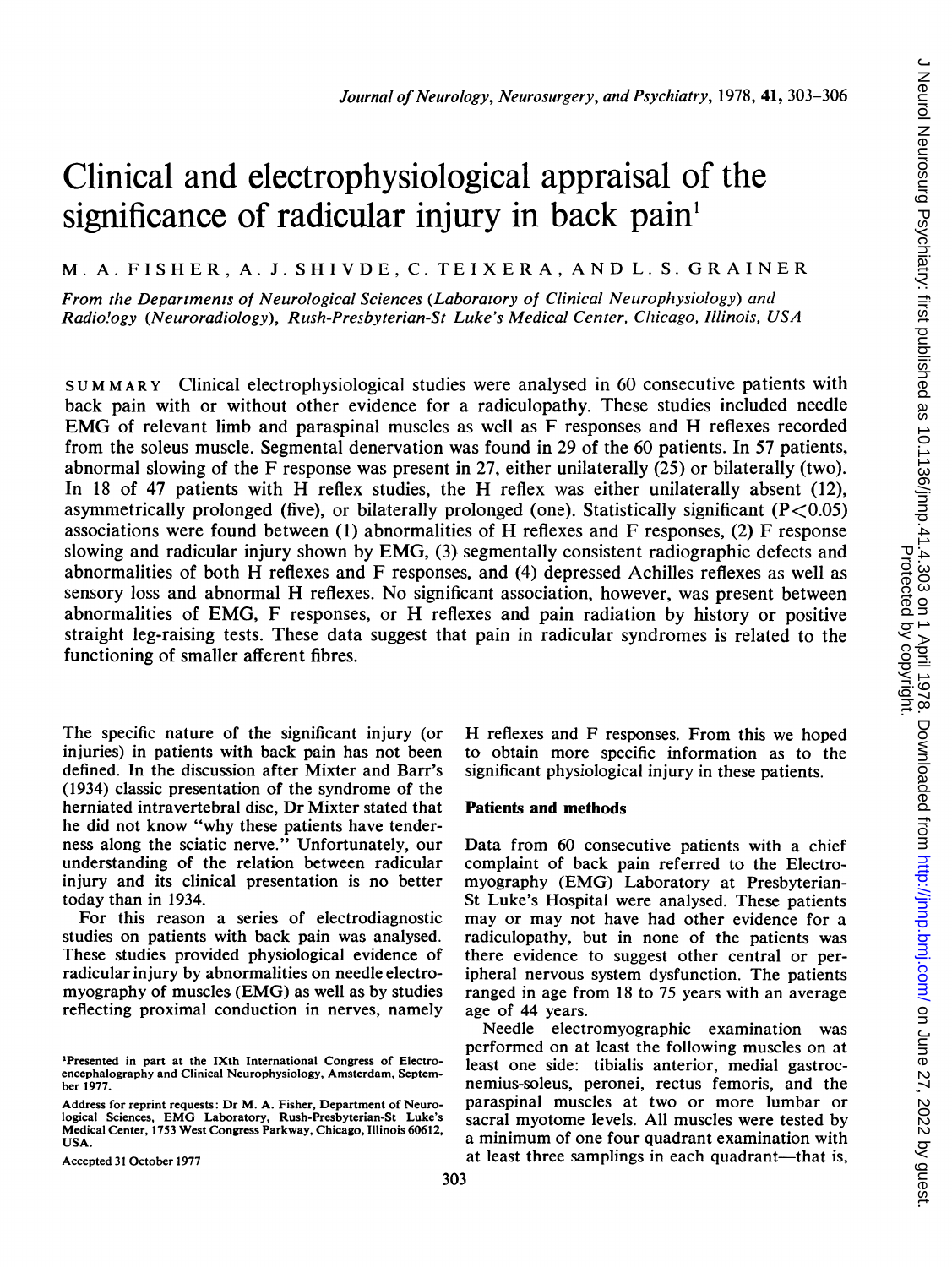12 different locations. In muscles considered abnormal, fibrillations or positive sharp waves or both, were found in two or more areas.

When recording H reflexes, the distance was measured between the stimulation point of the tibial nerve in the region of the midpopliteal crease and the most proximal part of the medial malleolus following the course of the nerve. The active recording site was on the medial aspect of the soleus muscle half the distance between these points. The indifferent electrode was placed at least <sup>50</sup> mm distally on the muscle belly.

The F responses were recorded in <sup>a</sup> similar way except that the stimulus, rather than being submaximal, was approximately 25% supramaximal. As the H reflexes and F responses were recorded from the same sites, the distinction between these two responses could be made with relative ease. Criteria for this distinction have been published (Shahani and Young, 1976). Latencies of F responses were calculated from the average of 10 responses (Shivde et al., 1977).

Normal values for H reflex latencies as well as significant latency differences between sides (that is, 2 ms or greater) were based on Braddom and Johnson's (1974) work and confirmed in our own laboratory. Comparable data for average F latencies were obtained from 23 control subjects as well as from the 60 patients studied. An average F response latency difference of greater than <sup>2</sup> ms between sides was considered abnormal.

All patients were examined by one of the authors. The straight leg-raising test was performed by flexing the extended leg at the hip. It was considered positive if discomfort was felt in at least the lumbosacral region or posterior aspect of the thigh with the hip flexed at less than  $60^{\circ}$  to the horizontal. Twenty-two of the 60 patients had myelograms, and 21 of these were available for study by one of the authors (LSG). At the time of this review, only four of the 60 patients had undergone surgery. Surface limb temperature was monitored and maintained at greater than 32°. Statistical analysis was performed by standard methods—the  $x^2$  test or, if the expected counts were too small, Fisher's exact test.

#### Results

F responses were obtained bilaterally in 57 of the 60 patients. In 27 of these patients, F responses were abnormal in that there was either bilateral prolongation of the average F response latency (two) or the latency was more than 2 ms on one side in comparison to the other studies (25). If

there were asymmetrical clinical signs and/or symptoms, the longer latency was always on a clinically involved side.

H reflexes were obtained in <sup>47</sup> patients. In 18, the studies were abnormal. In five of these patients, the H reflex latency on <sup>a</sup> clinically involved side was greater than on a clinically uninvolved side by <sup>2</sup> ms or more, while in <sup>12</sup> studies the H reflex was absent in a clinically involved limb. In one patient, H reflex latencies bilaterally were close to two standard deviation units higher than normal for age. All other H reflex latencies were within one standard deviation unit for age.

Evidence of denervation on needle examination of muscles was present in 29 of the 60 patients. Eight of these studies showed injury to either the L5 root alone or to the L4 and L5 roots; in 21 patients, there was injury to at least the SI root. In four patients, this was based on abnormalities in the paraspinal muscles alone; in 13, on evidence of denervation in an involved limb alone; and in 12, on evidence of abnormalities in both limb and paraspinal muscles.

Table <sup>1</sup> shows the correlation of the EMG, F response, and H reflex studies with each other as well as with pain radiation, positive straight legraising tests, absent (18) or decreased (two)  $\frac{1}{0}$ Achilles reflexes, and sensory loss. The sensory  $\mathcal Q$ loss involved at least decreased sensation to touch and pin on the lateral or plantar or both aspects of the foot on a clinically involved side. Protected by copyright.

There is a strong correlation (P $\leq$ 0.001) between  $\overline{\Xi}$ abnormalities of the Achilles reflex and abnormalities of the H reflex. All <sup>12</sup> patients with absent H reflexes had absent (11) or decreased (one) Achilles reflexes. There is also a significant (P<0.05) association between sensory loss and abnormalities of the H reflex (absent in seven, asymmetrically prolonged in two).

Prolonged F responses correlated with abnormal H reflexes  $(P<0.01)$  as well as abnormal findings on needle EMG examination (P<0.05). Closer examination (Table 2) reveals that there is a correlation ( $P \le 0.02$ ) between abnormal F responses and evidence of injury at the Sl root level on EMG examination.

In the 21 patients with myelograms available for review, 16 had abnormal EMGs. In <sup>15</sup> of these, the level of injury defined by electromyography was clearly consistent with the radiographic defects. In one patient, myelographic abnormalities were seen only at the L5-S1 level while the patient was thought to have evidence of L4-5 root injury on EMG. Table <sup>3</sup> shows that there was <sup>a</sup> statistically significant association  $(P<0.05)$  between radiographic defects at the L5-S1 level (in com-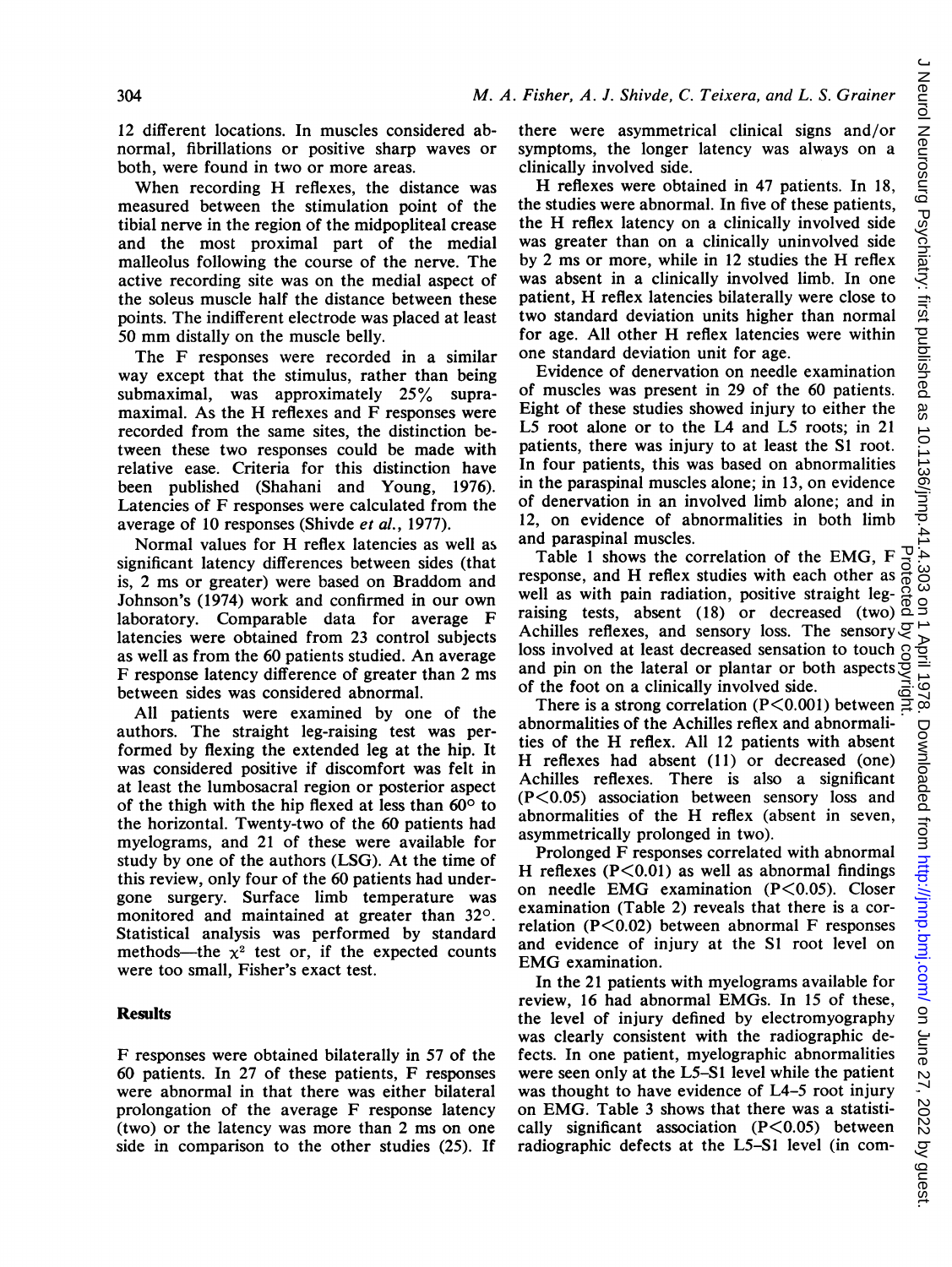|                                     | EMG           |          | F response     |          | $H$ reflex |          |
|-------------------------------------|---------------|----------|----------------|----------|------------|----------|
|                                     | <b>Normal</b> | Abnormal | Normal         | Abnormal | Normal     | Abnormal |
| Total number                        | 31            | 29       | 30             | 27       | 29         | 18       |
| Pain                                |               |          | 19             | 23       | 22         |          |
| Positive straight leg-raising test  | 21            |          |                | 22       |            | 13       |
| Absent or decreased Achilles reflex | 8             |          |                | 12       |            | 12†      |
| Sensory loss                        |               |          |                |          |            | 98       |
| F normal                            | 20            | 10       |                |          |            | 2t       |
| abnormal                            | $^{\circ}$    | $18*$    |                |          | 10         | 15†      |
| H normal                            |               |          |                | 10       |            |          |
| abnormal                            | 10            |          | 2 <sup>†</sup> | 15†      |            |          |

Table <sup>1</sup> EMG, F response, and H reflex related to clinical symptoms and signs

\*P < 0.05;  $+P$  < 0.01;  $+P$  < 0.001;  $P$  < 0.05.

Table <sup>2</sup> F response, H reflex, and EMG

| Radicular      | F response |          | H reflex |          |  |
|----------------|------------|----------|----------|----------|--|
| injury (EMG)   | Normal     | Abnormal | Normal   | Abnormal |  |
| $L4-5$ or $L5$ | 6          |          |          |          |  |
| $L5-S1$ or S1  |            | 17       |          |          |  |
|                |            | P < 0.02 |          |          |  |

Table <sup>3</sup> F response. H reflex, and myelography

| Myelographic<br>defects | F response |          | H reflex |          |  |
|-------------------------|------------|----------|----------|----------|--|
|                         | Normal     | Abnormal | Normal   | Abnormal |  |
| $L4-5$ alone            | n          |          |          |          |  |
| $L5-S1$                 |            | 10       | n        |          |  |
|                         | P < 0.05   |          | P < 0.05 |          |  |

parison to the L4-5 level alone) and abnormalities of F responses and H reflexes.

At the same time (Table 1) there was no statistically significant correlation with pain radiation and positive straight leg-raising with either abnormalities of EMG, F responses, or H reflexes, nor was there any significant correlation with depressed Achilles reflexes or sensory loss with EMG or F response abnormalities. Table <sup>4</sup> shows that this lack of association between pain radiation or positive straight leg-raising tests and abnormal F responses or H reflexes is true even if one analyses the data only from those patients with EMG evidence of S1 root injury.

Only six patients in this series had clear motor weakness. This was characterised by at least weak-

Tablc 4 SI radicular injury (EMG)

|                                  | F response |          | H reflex      |          |
|----------------------------------|------------|----------|---------------|----------|
|                                  | Normal     | Abnormal | <b>Normal</b> | Abnormal |
| Total number                     |            | 17       | g             |          |
| Pain radiation                   |            | 13       |               |          |
| Positive straight<br>leg-raising | 2          | 13       |               | 6        |

ness of dorsiflexion of the large toe. In five of these patients, there was EMG evidence of denervation involving the L5 root.

#### **Discussion**

This study demonstrates that physiological evidence of radicular injury is not necessarily associated with common "radicular" signs and symptoms.

In this series of 60 patients referred for evaluation of back pain, some electrodiagnostic abnormalities were demonstrated in 43-abnormal F responses alone in six, abnormal H reflexes alone in five, abnormal H reflexes and F responses in three, and at least EMG abnormalities in 29. This high percentage of abnormal findings almost certainly reflects the selected nature of the population studied. The patients were seen by physicians at a major medical centre, and then only those patients of concern were referred for electrodiagnostic evaluation.

The data are consistent with the measurement of meaningful physiological changes. Abnormalities of both H reflexes and F responses recorded from the soleus muscle correlated with structural abnormalities which would be expected to involve the S1 root. There is also a statistically significant association between abnormalities of both H reflexes and F responses indicating injury at a common level. At the same time, there is an association between depressed Achilles reflexes (as well as segmentally consistent sensory loss) and abnormal H reflexes. This is consistent with the H reflex being the electrical equivalent of the deep tendon reflex (Magladery et al., 1951). Similarly, the F response is thought to reflect antidromic activation of motoneurones. The F response is present in the absence of afferent input in both animals and man (Gassel and Wiesandanger, 1965; McLeod and Wray, 1966; Mayer and Feldman, 1967; Miglietta, 1973). It is not surprising that